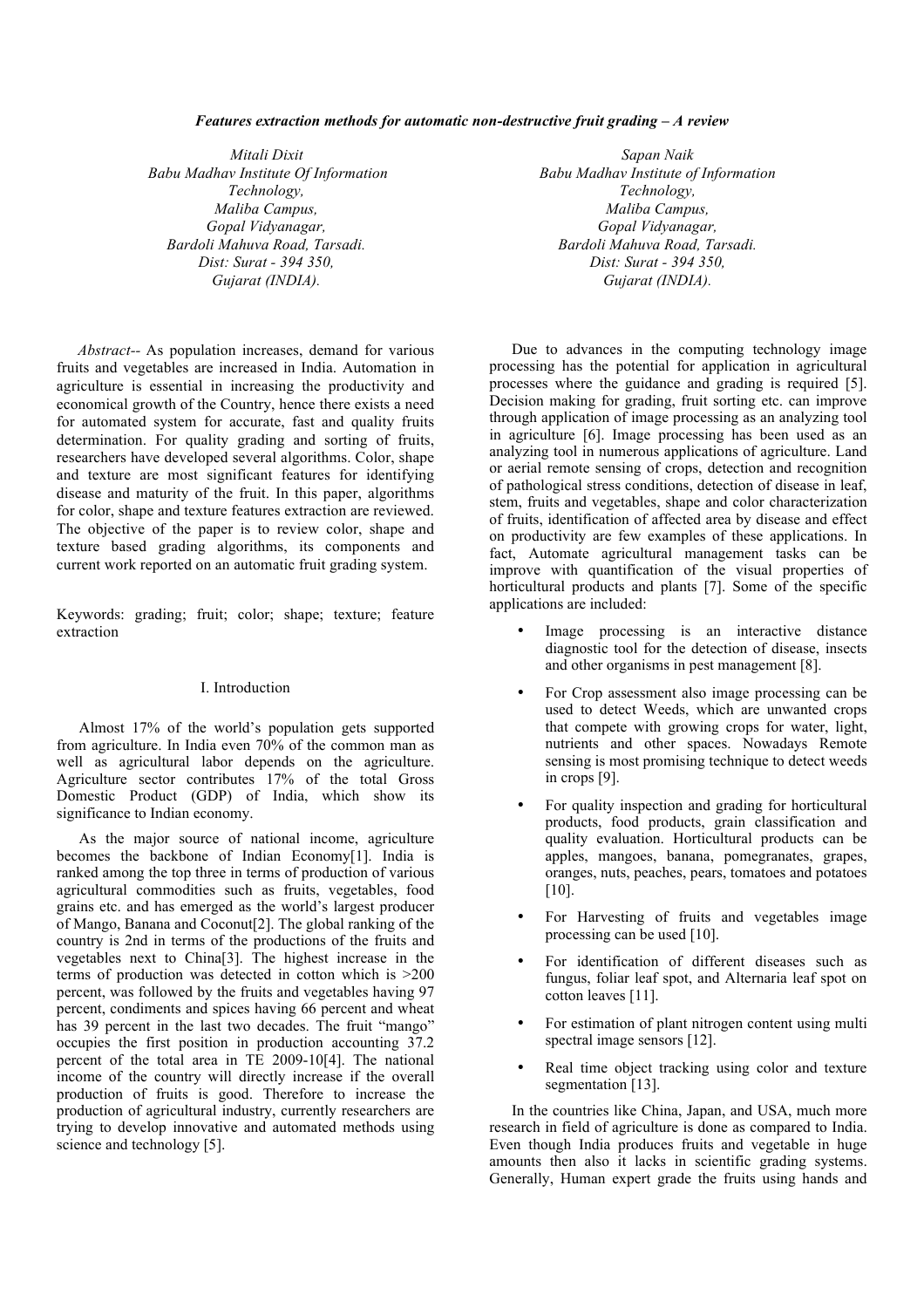eyes, which cause lack of neutrality, efficiency and accuracy. Most of the grading of fruits is based on size feature which is done manually in India. Hence, there is a need to automate grading process. Growing demand of low priced camera and computer makes automation more fast and accurate. Various image processing algorithms have been developed by researchers to improve accuracy of grading systems.

Image processing improves fruit quality and reduces the manual work of grading. One can extract features such as fruit shape, colour and size in a nondestructive way using fruit grading. One can even make standard rules as grading criteria and then machine performs grading automatically. Since supply of high quality products within a short time is ever-growing,automated grading systems of fruits are having special priority. Due to automatic grading systems grading can perform faster, it saves the time as well as manual labor. Numbers of automatic grading systems are available for different fruits such as for the Apples, Oil Palm Fruits, Strawberries, Citrus, Oranges, Mangoes, Lemons, Dates etc[5]. So feature extraction is most important part of any grading system. The objective of this study is to review some feature extraction techniques for shape, texture and color, which will in a way useful in automatic fruit grading.

Aroma, color, composition, defects, firmness, size, shape, maturity and odour are few parameters for non-destructive fruit grading. Even maturity indices for fruit includes flesh color, skin color and specific gravity (the ratio of the mango density to the density of water)[14].

Here in this paper we have reviewed methods for color, shape and texture features extraction. Paper is organized as follows. Begin with section 2 where different color feature extraction methods have reviewed, followed by shape and texture feature extraction in section 3. Finally in section 4 we have conclude the paper and showed the future work.

## II. Color Feature Extraction

Feature is the concerned part in an image and feature detection is a low-level application of image processing. Do denote descriptor in pattern recognition, feature word is used in literature and main desirable property of feature detector is Repeatability [15]. Before doing color feature extraction, the first process one needs to do is segmentation. For the segmentation process, choice of the color space is also vital. RGB, YUV, HIS and CIE are various popular color spaces available in which one can do segmentation process [16]. Details of different color space can also be found in [19].

 There are many ways available for doing image segmentation. Some of the image segmentation techniques are Histogram thresholding, Region based approach, Edge detection approach, Fuzzy approach and neural network approach [16]. More details on image segmentation techniques are provided in [17-18].

 In [5], different color feature extraction techniques are reviewed, which contains dominant color method, intensity

distribution method, mean of color, Nine color characteristic data, HIS and YES color model technique and discrete color mapping technique. This paper contains Merits and demerits of all these methods. Some basic fruit grading method based on different parameters are also explained in [20]. Authors have also explained different color feature extraction techniques with their accuracy in their review. Below table summarize the merits and demerits of some of the color feature extraction techniques.

| Table I. Merits and demerits of color feature extraction |                |  |  |
|----------------------------------------------------------|----------------|--|--|
|                                                          | techniques [5] |  |  |

| Technique        | <b>Merits</b>       | <b>Demerits</b>   |  |
|------------------|---------------------|-------------------|--|
| Dominant Color   | Nearer to human     | Little complex    |  |
| Method           | vision and grading  | for computation   |  |
|                  | accuracy increased  |                   |  |
| Intensity        | Very easy to        | High contrast     |  |
| Distribution     | implement           | expected in       |  |
| Method           |                     | image             |  |
| Mean of Color    | Easy to implement   | Not accurate      |  |
|                  | and require less    |                   |  |
|                  | computational       |                   |  |
|                  | power               |                   |  |
| Nine Color       | More accurate       | High              |  |
| Characteristic   |                     | Computation       |  |
| Data             |                     | power required    |  |
| <b>HIS Color</b> | Due to Hue value,   | Color             |  |
| Model            | more stable in      | transformation to |  |
| Technique        | different lighting  | HSI required      |  |
|                  | conditions          |                   |  |
| Discrete Color   | Provide more        | Conversion from   |  |
| Mapping          | accuracy and simple | $3D$ to $1D$      |  |
| Technique        | to implement        | required          |  |

## III. Shape and Texture Feature Extraction

 One can define objects using texture or shape. Shape is graphical data that contains location, size and rotational effects while texture of an image gives us information about the image color or intensity. Even image segmentation can be done based on texture [21]. Structure and statistical approach are used in computer graphics to analyze image texture.

 For counter based shape detection, different algorithms like Shape Signature, Chain Code, Fourier descriptors, Smooth curve approximation, Wavelet descriptors or Fractal dimension are explained in [22]. Contour Based Fractal Dimension is one of the best methods for shape or boundary detection of objects like leaf or fruit. Some Region based method like Medial axis or skeleton technique and Geometric moments are also explained in [22]. Geometric moments method gives good result because it provides much redundant information about an object's shape.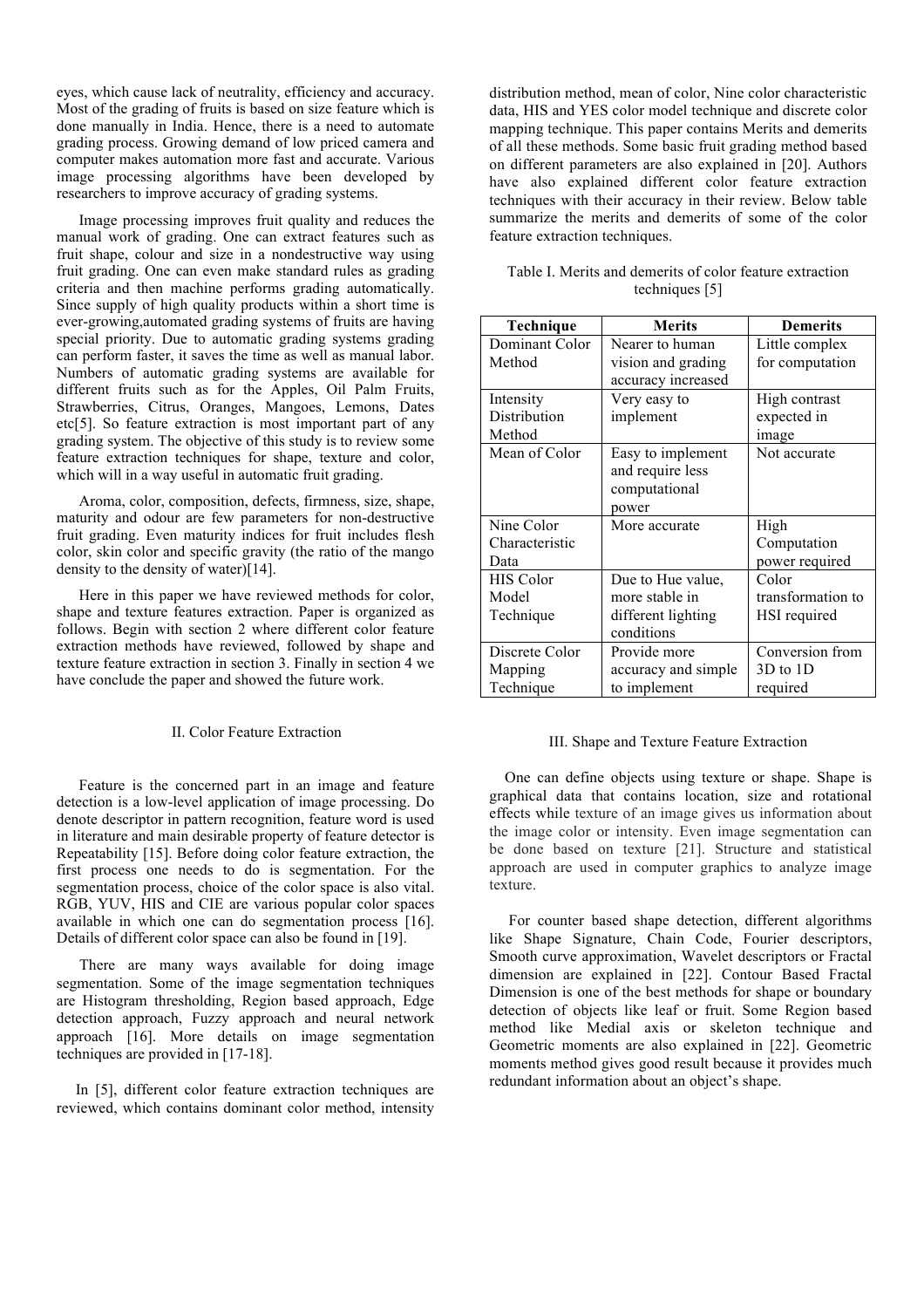In [23], texture feature is extracted in RGB color space by combining group of pixels and change is measured in the value of pixels. If change is of less than 1% than that group of pixels are combined with other group to create texture. Same way texture is extracted from image based on group of pixels in [24]. Image is divided into small blocks and merged based on same values. Region based segmentation algorithm is used here. The proposed method is very fast.

 Size, shape, color, freshness and absence of visual defects parameters can be used to evaluate shape in [25]. Review of different shape algorithms have been done for agricultural products in this paper. Here Objects Ratios and Shape Indices , Outline-Based Methods and Multivariate Analyses methods are explained where online based method gives 94% outcome.

 Deformable shape detection and shape reorganization is performed in [26]. Minimum description length principal and deformable shape template is used to partition image. Proposed system is implemented and tested in color segmentation with 2D shape models and global information. Method has two stages here. First segmentation using traditional region segmentation algorithm and second deformable model based evolution and the use of statistical shape model to do prior probabilities on global for each object of class.

 Fuzzy logic is used for geometric shape detection in [27]. Algorithm contains the steps like, image conversion into gray scale, finding object boundary by chain code, finding area, finding inclination of object, find bounding box and take ratio of inner part of object with outer part. This method gives almost 95% outcome.

 Shape detection algorithm based on neural network is proposed in [28]. Study performed on Papaya fruit where "otsu" method is used for segmentation and noise removal is performed using morphological technique. According to algorithm shape classified into 4 different size namely S(small), M(medium),L(large) ,XL(Extra-large).This method provides 94% accuracy in shape detection.

 Pre-defined pattern is derived from shape, color and texture of an image [29]. Paper contains study and review of many different techniques used for feature extraction and texture classification. The objective of study is to find technique or combination of techniques to reduce difficulty while increasing the accuracy of shape detection at the same time. Paper contains review of three feature extraction methods: Gray Level Co-occurrence Matrix-GLCM, Local Binary Pattern-LBP and Gabor filter method-GFM. Also two classification methods KNN and SVM are used on the texture datasets Brodatz, CUReT, VisTex and OuTex for the experimental purpose.

Image processing and pattern recognition techniques are

covered in [30], which will be useful to analyze bio-images. Image pattern recognition is the technique to classify an input image into one of the Pre-defined classes. Paper contains two main modules, that is, feature extraction module and classification module.

 Mango fruit detection algorithm is presented in [31]. They have used Randomized Hough Transform algorithm to find potential places of mango in images. By using Back propagation Neural Network, they find mango from these potential places. 70 RGB images are captured from mango fruit from tree for dataset. The detection rates up to 96.26% is achieved. Result decreases in the case of partially covering or overlapping.

 Shape based technique using hybrid Fourier descriptors (FD) and spatial domain analysis (SDA) is explained in [32]. Shape boundary representative:1.complex-valued signature (CVS) or real-valued signature(RVS) are used for boundary detection where cvs divided in two types (i) centered based complex coordinates and (ii) non-centered based complex coordinates. During training process artificial neural network (ANN) system is used in the recall phase in accurately detecting the color of such a fruit. ANN has been used for color sorting and identification. Highest classification accuracy of 99.1% was obtained in this work.

 Two approaches for fruit grading are proposed in [33]. There are two approach- In first method tries to distinguish between two different images by extracting features related to the intensity among pixels and their neighbors. Second approach is to retrieve the variances of intensity between pixels. To enhance further, different features of color, shape, texture and size are combined together to improve the performance of the detection. Using color, shape and sizebased features combined together to increase the accuracy of recognition. So accuracy up to 90% has been achieved.

 Texture classification based on random projection is performed in [34] which is suitable for large texture database applications. A small set of random features is extracted from local image patches. After that process the random features are embedded into a bag-of-words model to perform texture classification. In this paper experiments on each of the CUReT , the Brodatz, and the MSRC databases have been performed. They have compared the proposed approach to four state-of-the-art texture classification methods: Patch, Patch-MRF, MR8, and LBP.

 Shape and vein, color, and texture features are used to classify objects and Probabilistic Neural network (PNN) was used as a classifier in [35]. The experimental result shows that the method for classification gives average accuracy of 93.75% when it was tested on Flavia dataset, that contains 32 kinds of plant leaves.

Similarity criteria and similarity metric is used for shape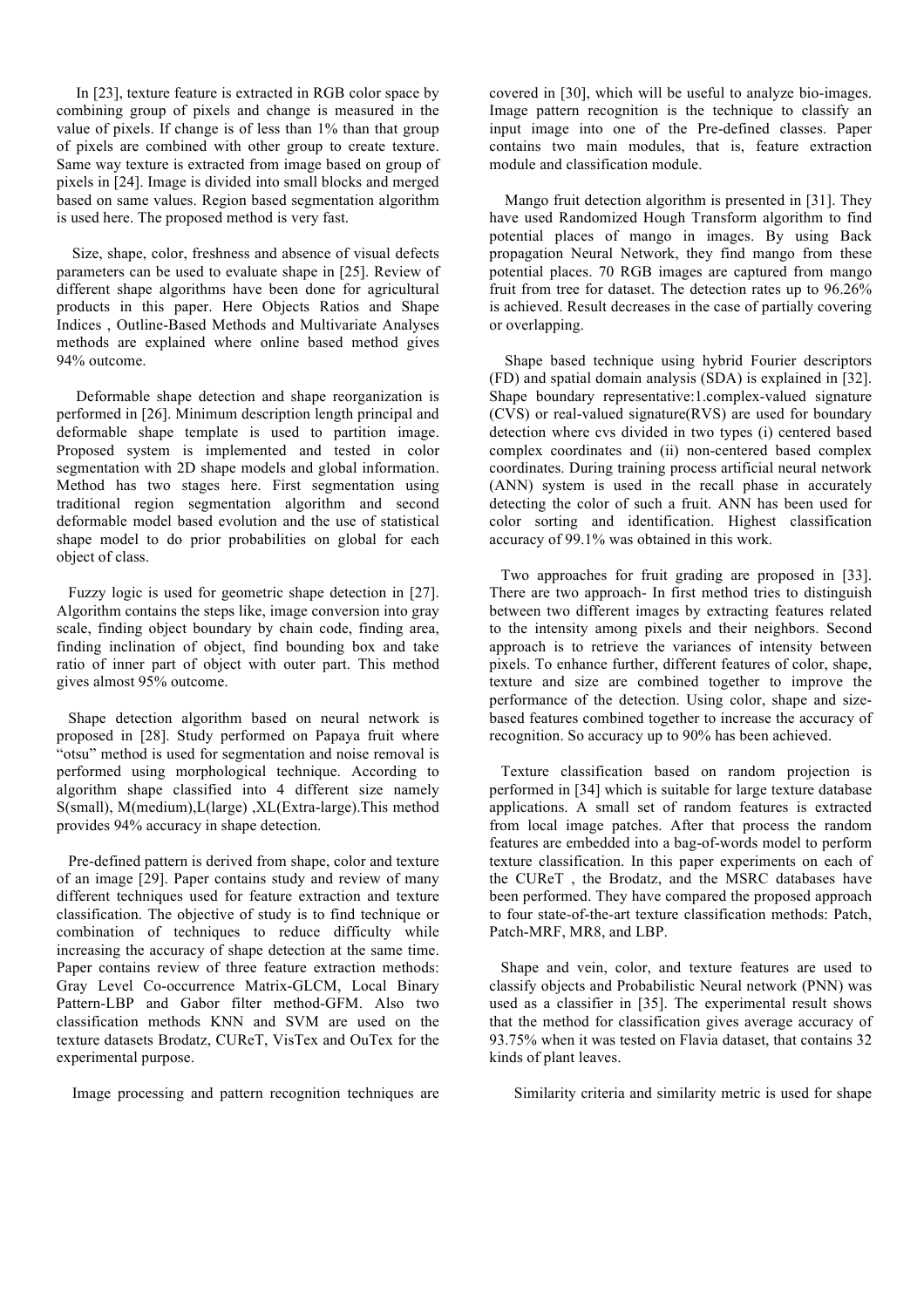based classification in [36]. Apple grading system on European standards is performed in [37]. 1000 images of apple fruits are taken for experiments. Color feature extraction is done for grading. 78% accuracy is achieved in this paper. Below table summarize merits and demerits of some shape and texture feature extraction techniques.

Table II. Merits and demerits of shape and texture feature extraction techniques [38]

| <b>Technique</b>      | <b>Merits</b>      | <b>Demerits</b>    |  |
|-----------------------|--------------------|--------------------|--|
| Circular Hough        | Handle missing     | Computation        |  |
| Transform             | data and easy to   | power depends on   |  |
|                       | implement          | object and very    |  |
|                       |                    | complex for        |  |
|                       |                    | object with many   |  |
|                       |                    | parameter          |  |
| Discrete Wavelet      | Work in spatial as | Loss of generality |  |
| Transform             | well as frequency  |                    |  |
|                       | domain             |                    |  |
| Fourier Transform     | Easy to implement  | Does not provide   |  |
| of Boundary           |                    | local shape        |  |
|                       |                    | information        |  |
| Probabilistic         | High Accuracy      | Detect noise as a  |  |
| <b>Neural Network</b> |                    | texture            |  |
| Chain Code            | Less storage       | Loss of generality |  |
|                       | volume             |                    |  |

# IV. Conclusion and Future Work

Automatic non-destructive fruit grading is very important for agriculture sector. India is currently lacking in the same. Color, shape and texture are the vital features for grading of the fruits. Here in this paper some of the techniques for the color, shape and texture features extraction are reviewed. We still suffer from quality issues even though we are having such a high rank in production of fruits and vegetables. If automatic grading systems are available then it would save the time as well as the manual labor. And most important their quality can be judged.

As India is not having such automatic grading system, development of such grading systems, which could economically help the agriculture, can be planed. Different color, shape and texture features extraction techniques can be used for different kinds of fruits and vegetables. Some advantages and disadvantages are explained in section 2 and 3. Different new algorithms can be created for the grading task. Advantages of different techniques can be combined to improve the accuracy and efficiency of grading in future.

## References

[1] Agriculture Economics and Importance of Agriculture Economy http://agriinfo.in/?page=topic&superid=9&topicid=185.

- [2] Chaudhary Charan Singh National Institute of Agriculture Marketing Website. [Online]. www.ccsniam.gov.in/research/KCG%20Final%20repor t.pdf
- [3] MM Pandey, "Indian Agriculture An Introduction," Asian and Pacific Centre for Agricultural Engineering and Machinery (APCAEM), Thailand, Country Report: India 2009.
- [4] Vijay Paul Sharma and Dinesh Jain. (2011, July) [Online]. www.iimahd.ernet.in:8181/assets/upload/faculty/67863 1189High%20Value%20Agri.%20Working%20Paper.p df
- [5] A. Vyas et al, "Colour Feature Extraction Techniques of Fruits: A Survey", International Journal of Computer Applications (0975 – 8887) Volume 83 – No 15, December 2013.
- [6] Anup Vibhute and S K Bodhe, "Applications of Image Processing in Agriculture: A Survey*," International Journal of Computer Applications*, vol. 52, no. 2, pp. 34-40, August 2012
- [7] Cunha, J.B., "Application of image processing techniques in the characterization of plant leafs," *Industrial Electronics, 2003. ISIE'03. IEEE International Symposium on*, vol.1, no., pp.612, 616 vol. 1, 9-11 June 2003
- [8] B.D. Mahaman,M.Maliappis, H.C. Passam c, A.B. Sideridis b, V. Zorkadis d Y. Koumpouros, "Image processing for distance diagnosis in pest management," *Computers and Electronics in Agriculture*, pp. 121-131, April 2004.
- [9] D.W.Lamb and R.B.Brown, "Remote-Sensing and Mapping of Weeds in Crops", *J. agric. Engng Res.,* pp. 117-125, 27 September 2001.
- [10] Tadhg Brosnan and Da-Wen. Sun,"Inspection and grading of agricultural and food products by computer vision systems-a review", *Computers and* Electronics in Agriculture, pp. 193-213, 2002.
- [11] Mr. Viraj A. Gulhane, Dr. Ajay A. Gurjar," Detection of Diseases on Cotton Leaves and Its Possible Diagnosis*", International Journal of Image Processing*, vol. 5, no.5,pp. 590-598, 2011.
- [12] V. K. Tewari, Ashok Kumar Arudra, Satya Prakash Kumar, Vishal Pandey, Narendra Singh Chandel, "Estimation of plant nitrogen content using digital image processing," *International Commission of Agricultural and Biosystems Engineering,* vol. 15, no. 2, pp. 78-86, july 2013.
- [13] Ercan Ozyildiz, Nils Krahnst-over, Rajeev Sharma," moving objects",*Pattern recognization*, pp. 2013-2029, 2002.
- [14] D.C. Slaughter, "Nondestructive maturity assessment methods for Mango: A review of literature and identification of future research needs", January 2009.
- [15] K. Padmavathi, "Investigation and monitoring for leaves disease detection and evaluation using image<br>processing," International Research Journal of International Research Journal of Engineering Science, Technology and Innovation , vol. 1, no. 3, pp. 66-70, June 2012.
- [16] Cheng, Heng-Da, X. H. Jiang, Ying Sun, and Jingli Wang. "Colour image segmentation: advances and prospects." Pattern recognition 34, no. 12 (2001): 2259-<br>2281.
- [17] Satish Kachhadiya, Nitin Gondaliya, and Amit Chaudhari, "A comprehensive study of image segmentation," International Journal of Computer Science and Information Technology & Security, vol. 2, no. 6, pp. 1120-1125, December 2012.